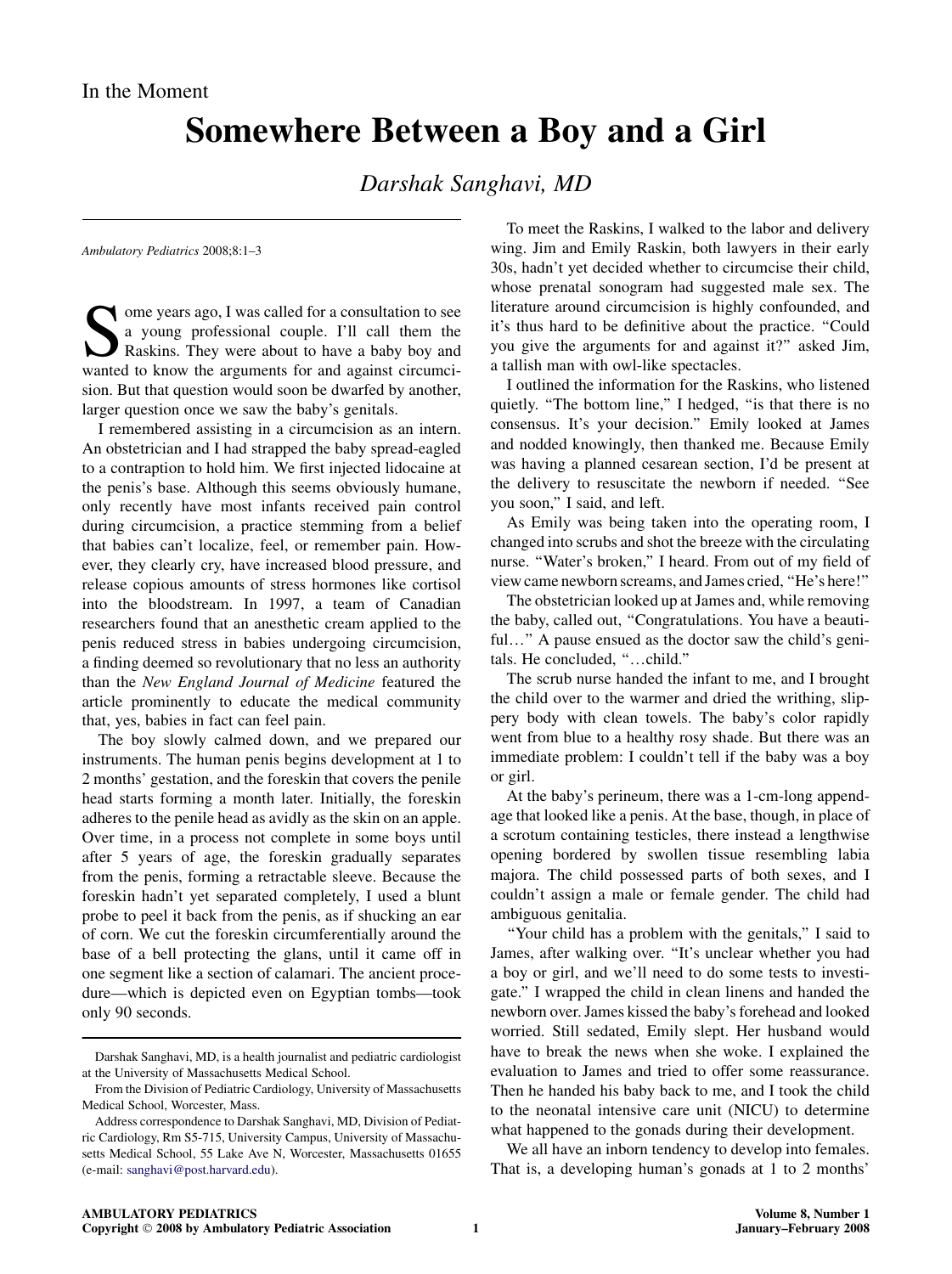gestation become ovaries when left alone. Internal pouches called Müllerian ducts gradually become the fallopian tubes, uterus, and upper vagina, and externally the labia minora and majora appear; this is the default pathway of our bodies.

It is the presence of a single piece of DNA called the SRY gene—the key portion of the Y chromosome—that turns males into males. Most pediatricians rarely marvel at the poetry of the endocrine system. By a process not fully understood, the SRY gene makes the month-old gonads inside the fetus's abdomen into testicles. But that isn't what ultimately makes one into a male. A remarkable cascade ensues that involves HCG, which percolates from the placenta into the fetal bloodstream and induces the testes to make testosterone. Thus, those of us who do become male do so only because our mothers' bodies decree it.

A child with ambiguous genitals almost always has 1 of 2 conditions. There could be female genes but a hidden source of male hormones. This child would have ovaries. Alternatively, there could be male genes but some problem in making or responding to male hormones. In this situation, the child would have testes (sometimes hidden in the abdomen).

In the NICU, James and Emily Raskin's baby was placed in an open bassinet. Usually the cribs of NICU entrants have blue or pink cards with the child's name. Our new patient got a white one. Because English has no gender-neutral pronoun for people (the word it seems inappropriate), we referred to our charge repeatedly as ''the baby.''

The attending neonatologist and I conferred. He recommended that we first determine what the baby's chromosomes were. We drew a whiff of blood and sent it to the lab immediately, but an answer would take 48 hours. Then he called a radiologist to delineate the baby's internal anatomy. Finally, we drew some more blood to measure various hormone levels. "For now," he said, "we wait." He walked away, tapping various bassinets in his path.

I looked down at our patient, who stirred briefly before turning to one side and falling asleep, perhaps dreaming.

The workings of infants' brains are enigmatic, especially regarding the development of sexual identity. In 1967, a family practitioner performed a negligent circumcision on a healthy newborn boy and destroyed the penis. The child was assessed by Dr John Money, a sexologist from Johns Hopkins, who advised the boy's parents to complete a sex change operation on the child, hide his birth sex from him, and raise him as a girl. Money subscribed to the notion that sexual identity is socially constructed and thus malleable. But as described by reporter John Colapinto in his book As Nature Made Him, the child grew up with great sexual frustration and ambivalence, and after growing up as a girl decided to live as an adult man.

In this regard, the transformation of guevedoces, a group of children from southwestern Dominican Republic, is instructive. Certain male fetuses are unable to produce a form of testosterone called DHT because they lack an enzyme in their developing genitals. Consequently, these

newborns have testes and numerous male structures that remain in the abdomen, but have exterior genitals that appear female. They are initially reared as girls, because that is what they look like.

But around puberty, the pituitary gland activates the testes to make large amounts of testosterone. Although DHT is still absent, testosterone in these large quantities can mimic its effects. Suddenly, in early puberty, these individuals begin growing a penis. (Guevedoces literally means ''penis at 12 years.'') They develop a deepened voice, chest hair, and other signs of maleness. They subsequently live as males, identify themselves as males, and may report that they always felt like males trapped in female bodies. This further supports the lessons of the Hopkins case: a person's gender identity may be shaped very early in development by testosterone.

For the Raskins, the radiologist was the first to present helpful information. The sonogram showed that the child internally had a uterus and vagina. The Müllerian ducts had not withered, which meant that no anti-Müllerian hormone (AMH) was ever made. It was therefore likely that the child didn't have testicles (which would have made AMH), but ovaries. In addition, there did not appear to be any obvious male structures other than the small appendage resembling a penis.

It was likely that the child was a genetic female, meaning she had two X chromosomes. Why, then, did the baby have a partial penis? We found out very shortly, when the lab called with the results of a blood test.

The answer begins with a complex, commonly known molecule that is the building block of our sex hormones. Biochemist Joseph Goldstein calls it ''the most highly decorated small molecule in biology," since 13 Nobel Prizes have been awarded for its study. Among other functions, various hormones derived from it shape our genitals, maintain our blood pressure, build up our muscles, and help fight infection. Primarily made by the liver, the molecule begins with tiny pieces of sugar that are joined, twisted, and oxidized in a dizzying series to make an end product faintly resembling the interlinked Olympic rings. This molecule is cholesterol.

Like crude oil, cholesterol is transported from the site of its production, the liver, by tankers called chylomicrons to refineries throughout the body. In the testes, for example, cholesterol brought by chylomicrons is converted into testosterone. In the ovaries, it is made into estrogen, and in the kidneys it becomes a form of vitamin D. The body tightly regulates the supply of refined products in the body's metabolic economy. For example, when the body has enough testosterone, the testes cut back on their production through a feedback loop. When the system gets disrupted, though, a hormone glut develops.

Something like this happened to the Raskins' baby. The child couldn't make cortisol as a result of congenital adrenal hyperplasia. So the adrenal gland just kept making the only cholesterol-based hormone it could make: an analogue of testosterone. Although female, the baby experienced a glut of male hormone that enlarged her clitoris so that it looked like a small penis.